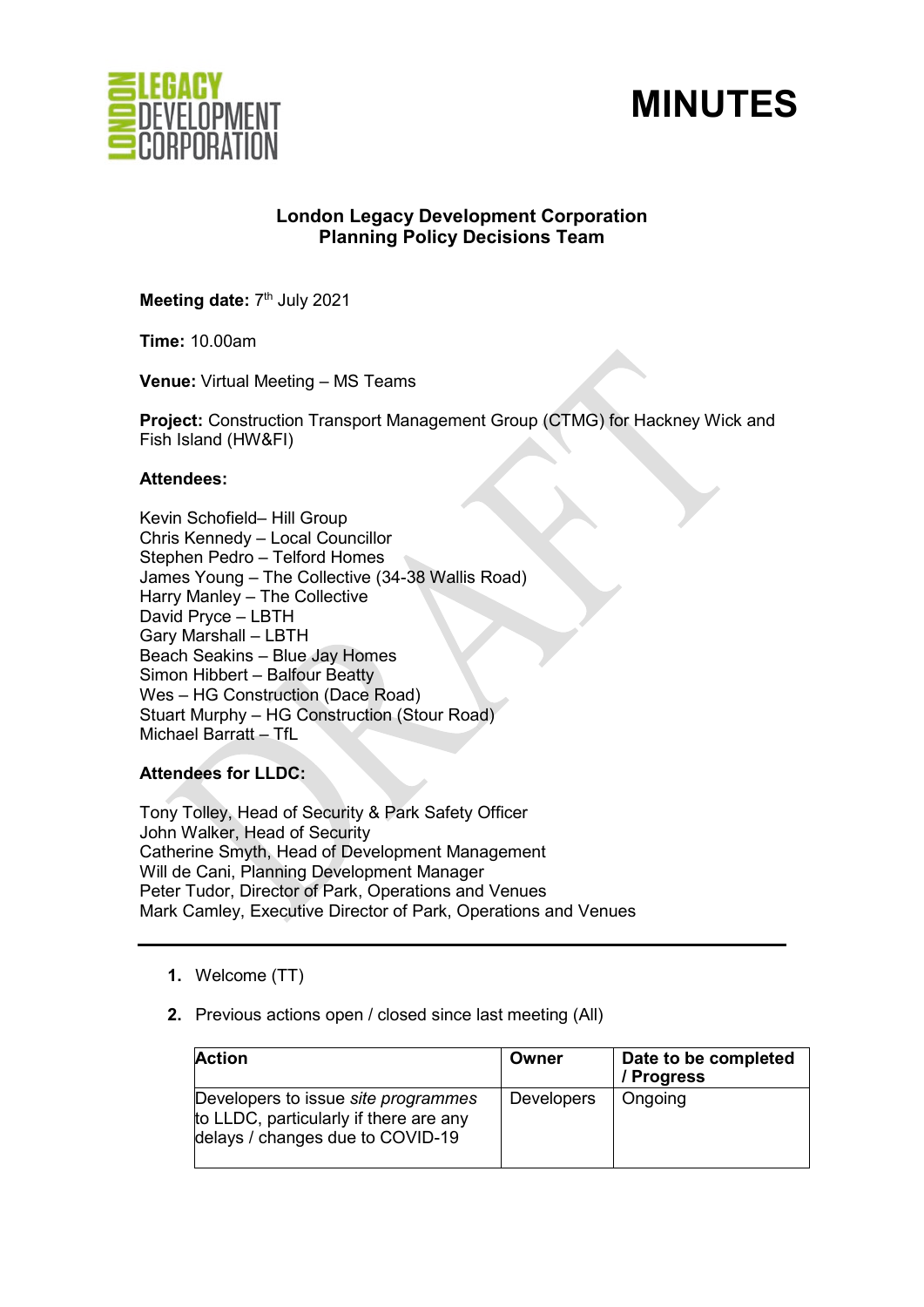| Road safety review – TT has sent out<br>a selection of dates on Doodle to<br>LBTH/LBH and TfL to arrange a site<br>visit for next week/week after; to<br>consider the local infrastructure/road | LLDC &<br><b>Boroughs</b> | Open |
|-------------------------------------------------------------------------------------------------------------------------------------------------------------------------------------------------|---------------------------|------|
| safety measures                                                                                                                                                                                 |                           |      |

- The group discussed the current status of the Road Safety Study, the latest position and upcoming expected works. The group confirmed the meeting is still due to take place due to unavailability and diary clashes.
- PT confirmed Mossbourne Academy is hopeful of installing a School Street which would result in no traffic allowed on The Mossbourne Academy side of the canal which could result in more traffic along Wallis Road.
- GM advised that LBTH would like to be informed of how the potential School Street progresses as LBTH were unaware.
- MC confirmed that LBTH representatives have been involved to the meetings to date and would pick up outside of the meeting directly.
- TT updated the group in relation to the Road Safety review walkaround and confirmed that it has been difficult to find a date that all stakeholders can make and hopeful of arranging the meeting for the end of July 2021.
- **3. Discussion on development sites (All)**

# *Telford Homes – Wallis Road*

• *SP advised they had taken down the scaffolding on Wallis Road so that S278 works could be completed; LBH contractors have been on site doing the final works to clear the spoil. Following this, Telford's are hopeful of clearing their barriers on the footpath.* 

• *SP advised that utilities works are ongoing; Thames Water works have been recently completed and expecting to make site good this week. UKPN works are also close to completion and expecting works to be finished by mid-July.* 

- *SP advised that following these works, the southern side of the Wallis Road footpath should re-open, hopefully by mid-July.*
- *SP advised that the HW Station link is expected to be completed and publicly accessible by mid-October.*

# *L&Q – Bream Street*

- *No one on the call.*
- *ACTION: CS/WDC to (i) remind them to attend (ii) seek update by email.*

*Hill Group – Wyke Road*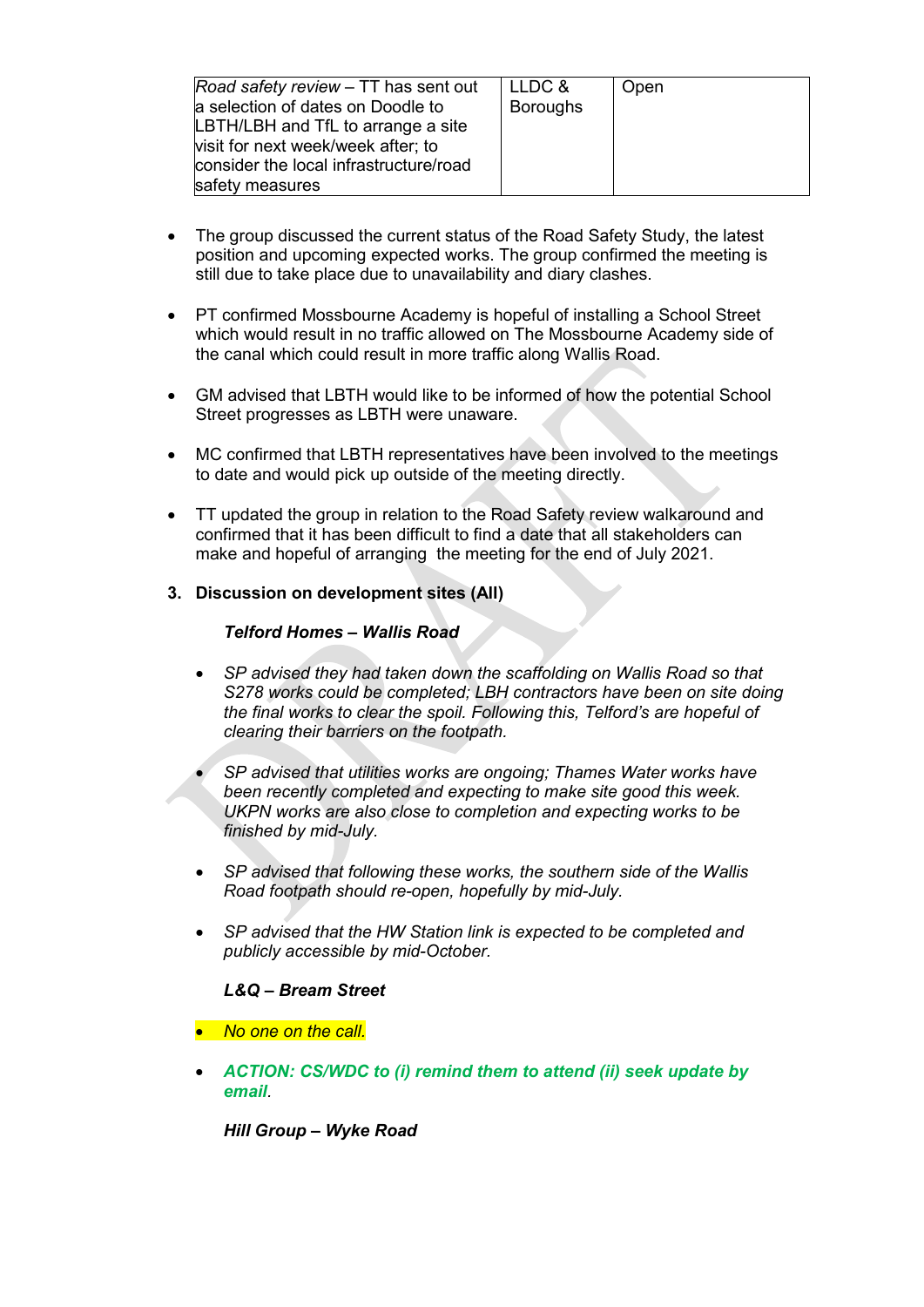- *KS advised that there has been little change since the last meeting. Hill Group is coming to a close on site.*
- *KS advised that Practical Completion has been achieved on Block O, 20th block, with blocks P and K on target to finish by November 1st 2021.*
- *KS advised that the Wansbeck Road bridge connection will be open at the time of Practical Completion on 1st November 2021.*
- *KS advised that the temporary set down area is due to become the play area by mid-August 2021.*
- *KS advised that they are down to 90 site operatives working on site per day; which will reduce towards the end of works on site.*
- *KS advised that there have been no recent covid cases and social distancing measures are still in place.*
- *KS advised that the road sweeper is still cleaning roads on a weekly basis to tidy up site perimeters.*

### *Balfour Beatty – bridges*

- *SH advised that Monier Road bridge is due to be open to pedestrians following agreement regarding the ramp between LLDC and Balfour Beatty (BB); following this, BB will construct the ramp and install the ramps prior to opening to pedestrians.*
- *SH advised that BB will install barriers to stop vehicles being able to cross the Monier Road bridge once open to pedestrians.*
- *SH advised that BB are experiencing tresspassers on the bridge even though the site is secure.*
- *GM advised that LBTH have discussed handrail heights with LLDC and that LLDC / LBTH are expecting the bridge to be open to pedestrians at the end of July.*
- *PT advised that LLDC are targeting the 30th July for PC and open to the public following completion of the ramp and whilst handrail issues are ongoing and being resolved.*

#### *Taylor Wimpey – 90 Monier Road*

- *No-one on the call*
- *ACTION: CS/WDC to (i) remind them to attend (ii) seek update by email.*
- *KS raised that he had been approached by a resident regarding a dust complaint in relation to the works at the 90 Monier Road site.*
- *CS also raised an issue in relation to the footpath obstruction.*

#### *Taylor Wimpey Wick Lane*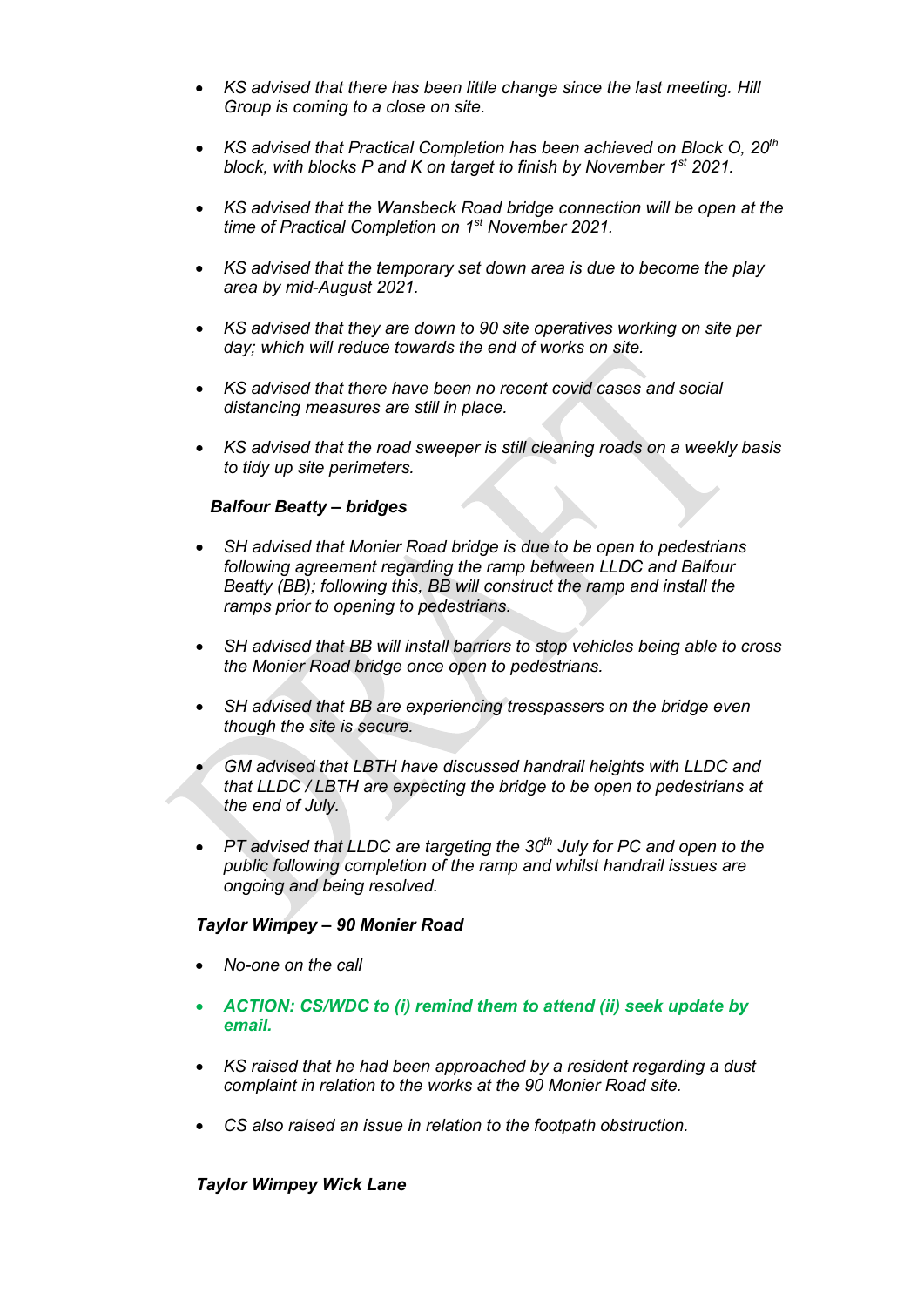- *No-one on the call*
- *ACTION: CS/WDC to (i) remind them to attend (ii) seek update by email.*

### *HG Construction - Dace Road*

- *Wes advised that progress is going well on site; Frame A works are now complete and delivery numbers are down.*
- *Wes advised that the first Block is due for completion by late 2021*

# *HG Construction – Stour Road*

- *SH confirmed demolition works are now nearing completion on site.*
- *SH confirmed piling works commenced at the end of June and will be ongoing until mid-August*
- *SH advised that they are expecting 50 vehicle movements a day during these piling works*
- *SH confirmed that wheel-washing and other site-cleaning works are ongoing and will continue during the piling works*
- *SH advised that HG Construction are continuing to re-paint hoardings on a monthly basis but the hoarding continue to be graffitied shortly after the re-painting*
- *SH advised that HG have recently installed a communications and notice board outside their site*
- *TT advised HG Construction that they should carefully consider and ensure site-cleaning, road sweeping and wheel washing measures throughout the programme of their works*
- *TT also advised HG and all developers of importance of site security and tower cranes specifically following recent issues*
- *BS queried car that had been burnt-out adjacent to HG site and SH confirmed they were not aware of how this had occurred.*

#### *R/o 59 Wallis Road*

- *AC advised that he tried to join the previous MS Teams but was not able to access the meeting.*
- *AC advised that the programme is progressing well and targeting Practical Completion in January 2022 but this might be brought forward to November 2021 if possible*
- *AC advised that concrete pour works are now nearing completion and the next phase of works should commence by mid-July.*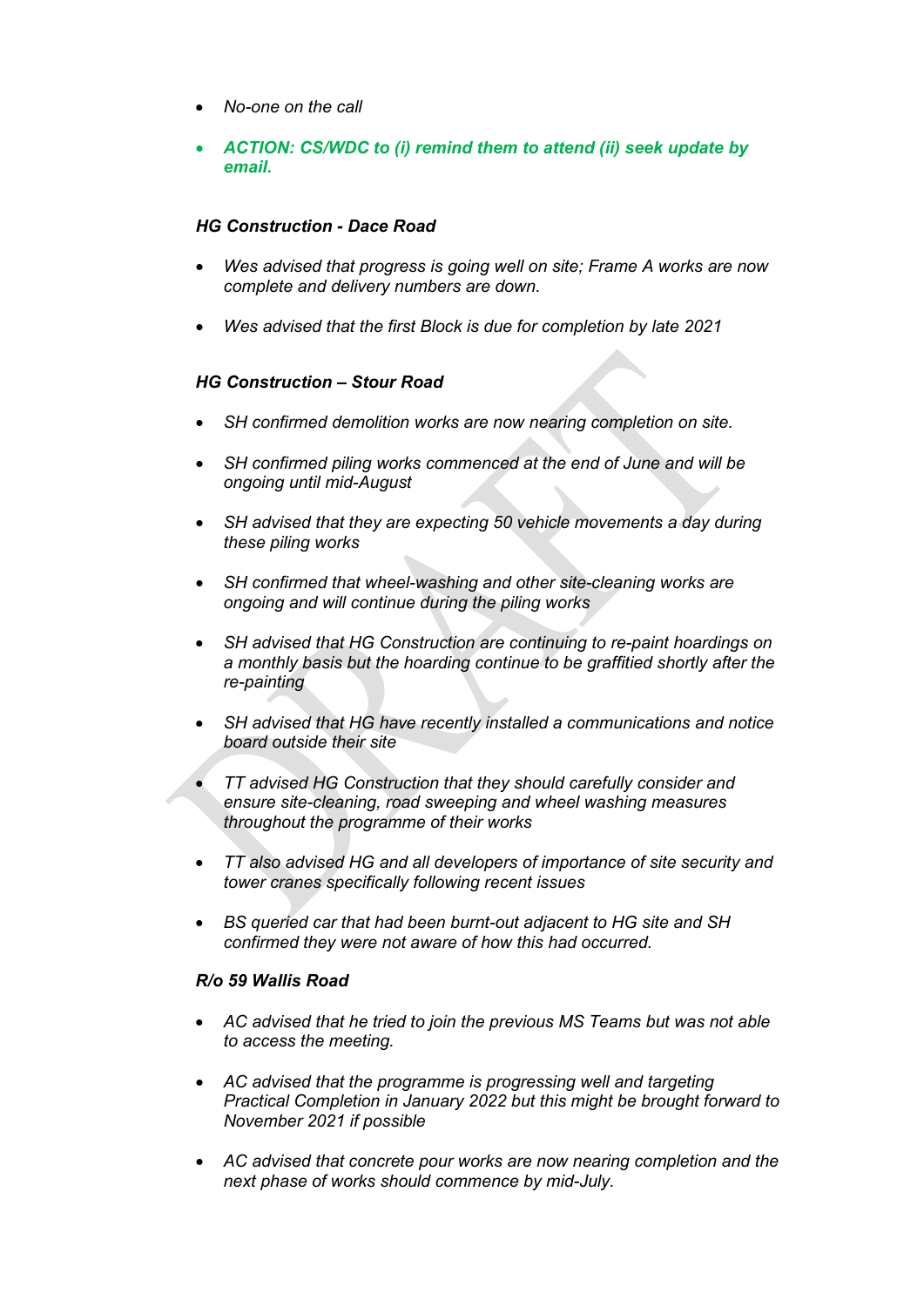- *AC advised that site access is a shared access and that no vehicular access is possible to rear of 59 Wallis Road; and also that their site secure access is at the bottom of the alleyway to side of the 59 Wallis Road.*
- *AC advised that they have received a complaint and been discussing the ongoing works with the complainant to try and resolve the issues.*
- *Cllr Kennedy advised that when he visited the site, the gate to the rear of the alleyway was open and they could have accessed the site if they wanted.*
- *Cllr Kennedy also advised that he and a Local MP had visited and liaised with the complainant and discussed the issues in relation to the construction noise.*
- *WDC advised that he would liaise with Lionel regarding the live planning applications in relation to the material samples*

# *The Collective (34-38 Wallis Road)*

- *JY advised that the remediation phase of works has gone well, and that they are into their 3rd round of Chemox; with final monitoring stages ongoing.*
- *Positive results have been recorded and reviews in collaboration with Arup are ongoing.*
- *JY advised that they are talking with three contractors, with the main contractor to start on site in late 2021; aiming to complete the programme at end of 2023.*

• *JY advised that an amendment application has been submitted in relation to the leaning perimeter wall and the footpath is closed in this location as a result.* 

# *Blue Jay Homes – 1 Beachy Road*

- *BS advised that UKPN works have now been completed, hoarding is now in place and the site is secure*
- *BS advised that March 2023 is when Blue Jay Homes are targeting for practical completion*
- *BS queried if there is a resident's association that residents use to transfer information in relation to construction works in the local area*
- *BS advised that travellers had try to enter their site approximately a year ago.*
- *GM advised that LBTH are expecting a 2-week closure whilst resurfacing works of Monier Road are undertaken in early 2021.*